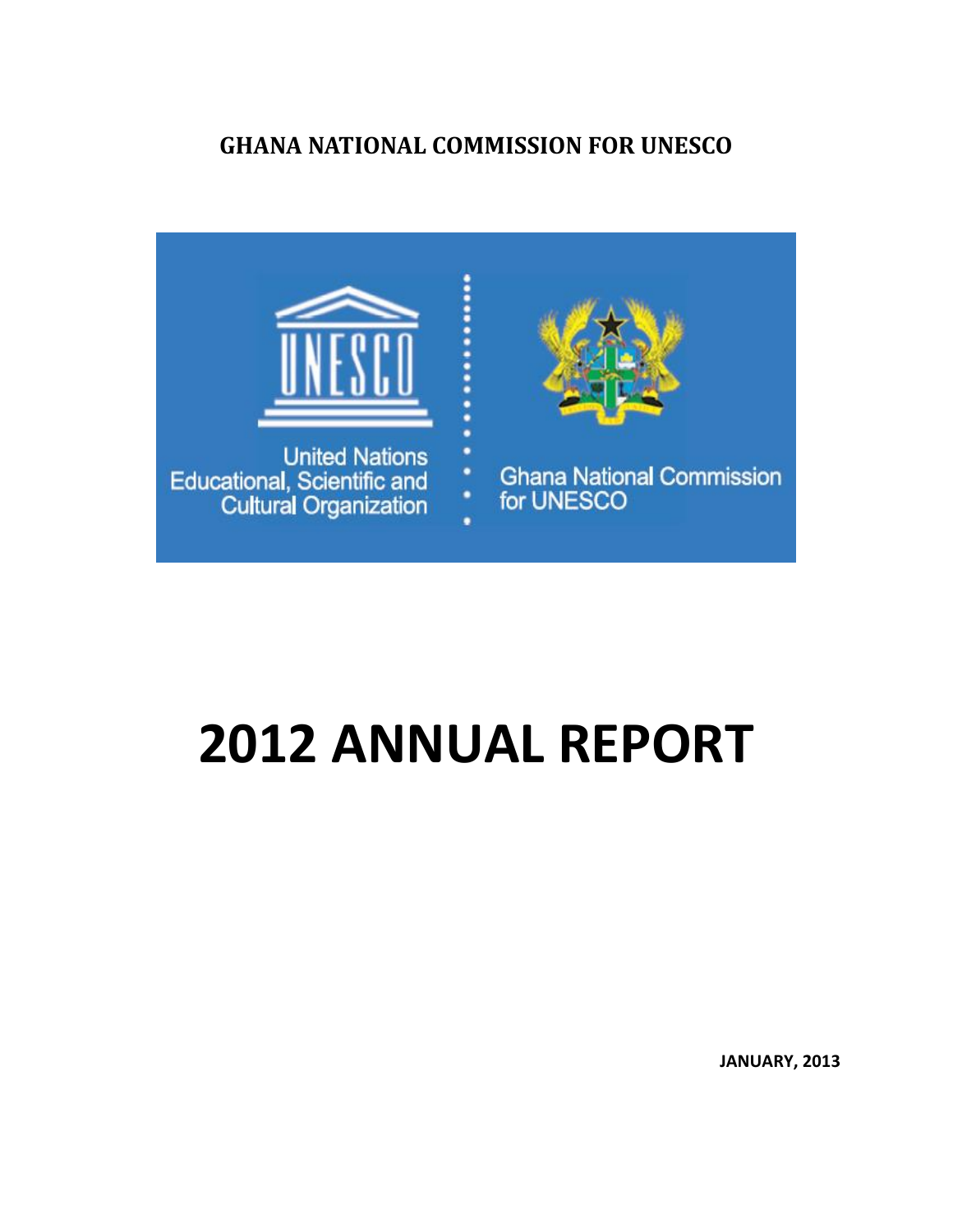# **PART ONE**

# **TABLE OF CONTENT**

| Content | Page |
|---------|------|
|         |      |
|         |      |
|         | 9    |
|         | 16   |
|         | 17   |
|         | 18   |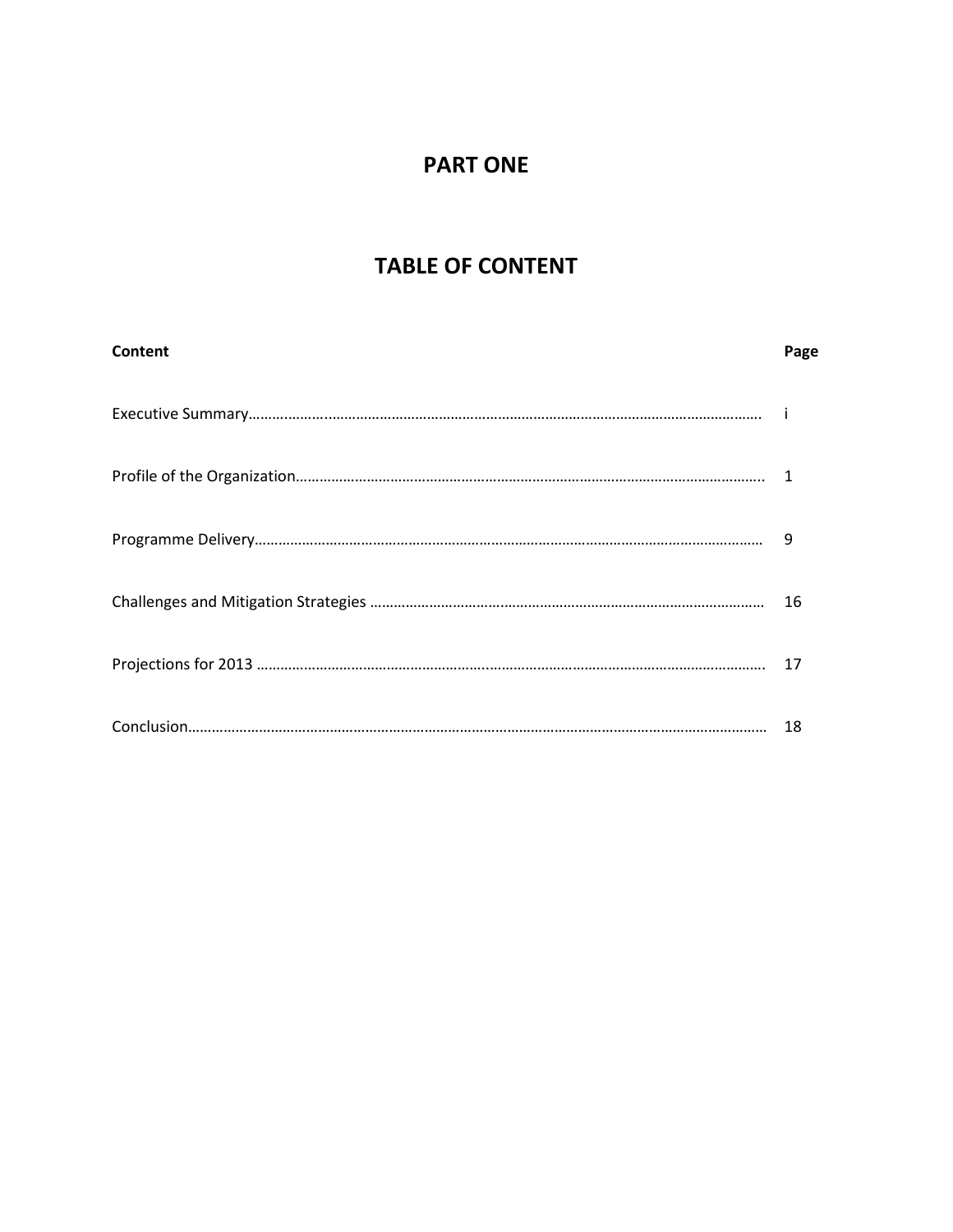# **EXECUTIVE SUMMARY**

The Ghana National Commission for UNESCO is composed of thirty-five (35) members who are drawn from relevant Ministries, Departments, Agencies and civil society. The Commission operates under the chairmanship of the Minister for Education.

It serves as an effective link between UNESCO and the Government of Ghana in promoting the ideals of UNESCO through Education, the Sciences, Culture and Communication.

Over the years, the Commission has contributed to national development through facilitating programmes or projects on quality education and teacher training, environmental protection, Bioethics, cultural heritage, information and communication technology, peace and learning to live together.

This report mainly covers issues on the Profile of the Commission and the Secretariat, Staff information, Financial Performance for 2011 – 2012, Programme Delivery for 2012 and Projections for the year 2013.

Major activities for 2012 included the participation of the Commission in the Johannesburg Education for All (EFA) Regional Coordinating meeting at which the ECOWAS group identified key areas requiring attention before the 2015 deadline as Early Childhood Education, supporting the girl child in education, linking formal and non-formal learning, training teachers and strengthening access in education.

The launch of the 2012 Global Monitoring Report on Education for All also gave insight on the global theme: "*Youth and skills – putting education to work*." The Report assessed what national governments are doing to address challenges of creating educational opportunities and skills development. The outcome is expected to feed into the Education Sector Review of the Ministry of Education for subsequent planning.

The Resolution on the International Year of Light (IYOL) was adopted at the 190<sup>th</sup> Session of the UNESCO Executive Board. We are optimistic it will be adopted by the next UN General Assembly. Activities within the IYOL subsequently, are expected to enhance public awareness on the central role light plays in the development of nations, as regards industry, energy, job creation, education, agriculture, health, information and culture.

A UNESCO-led training in Bioethics for members of the National Bioethics Committee in November 2012, emphasized Principles and Practices based on the Universal Declaration on Bioethics and Human Rights that were internationally agreed on in 2005.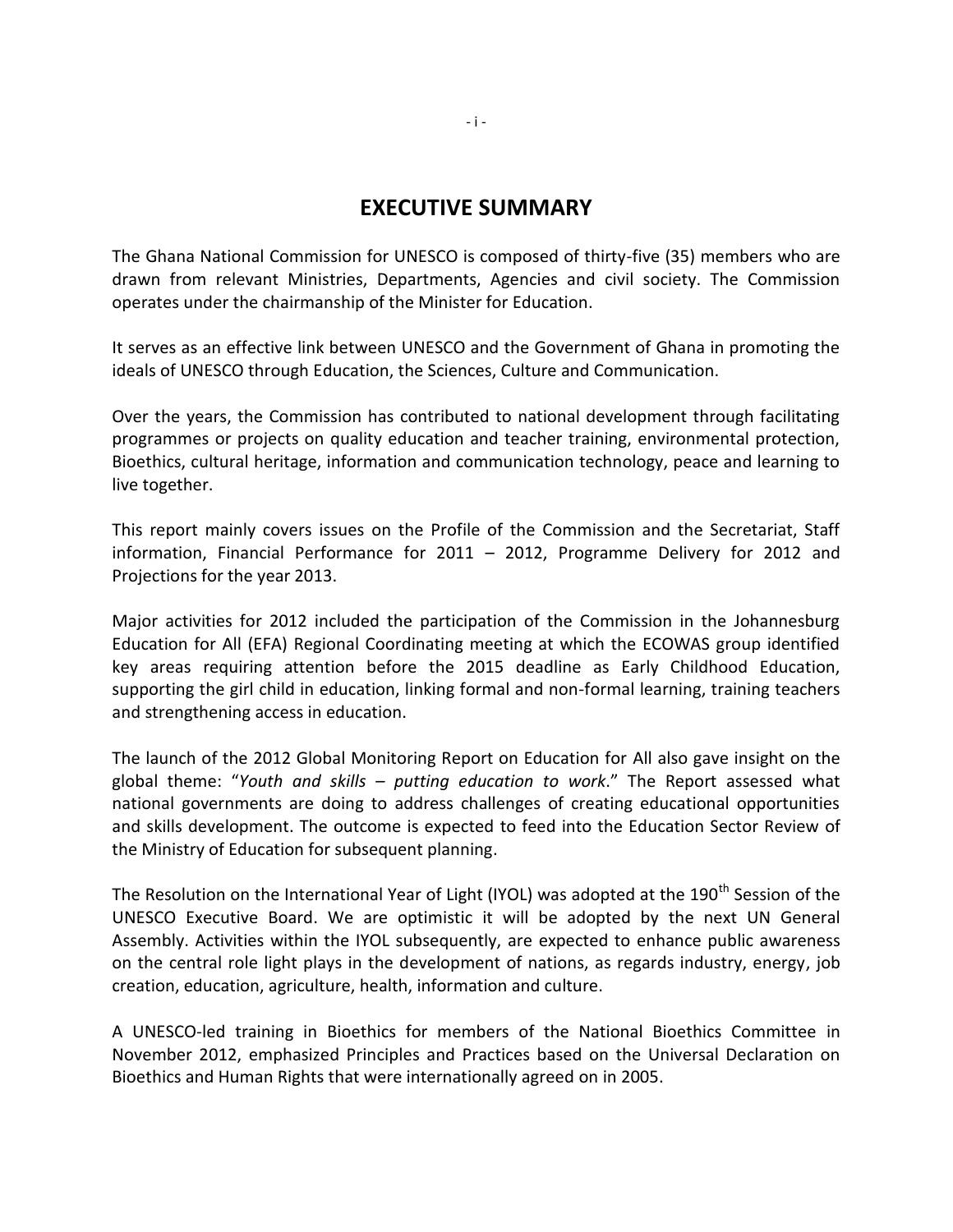In the Outlook for 2013, the Commission will participate in the 191 $^{\text{st}}$  (spring) Session of the UNESCO Executive Board, which will prepare the agenda and programmes for the consideration of the forthcoming 37<sup>th</sup> General Conference in October. The participation of the Commission in both meetings is crucial.

Regarding programmes in Education for All, the necessary follow-up will be undertaken and sustained in terms of contributing to regional, sub-regional and national coordinating meetings. This is necessitated by the fact that the Africa Group has admitted the need to pay attention to issues in equity, quality, sustainability and inclusive education within the post 2015 period.

One main challenge we have is funding. At the local level, servicing meetings of the National Commission and its Specialized Committees require enhancement to sustain the valuable interest of members. We are still indebted to the Permanent Delegate's office in Paris, since circumstances often do not permit us to provide adequate financial support for them.

In addition, we require satisfactory office space.

The Commission is grateful for the support of our Chairman and the Vice Chairman thus far. We do look forward to being strengthened further, as a quasi-international organization.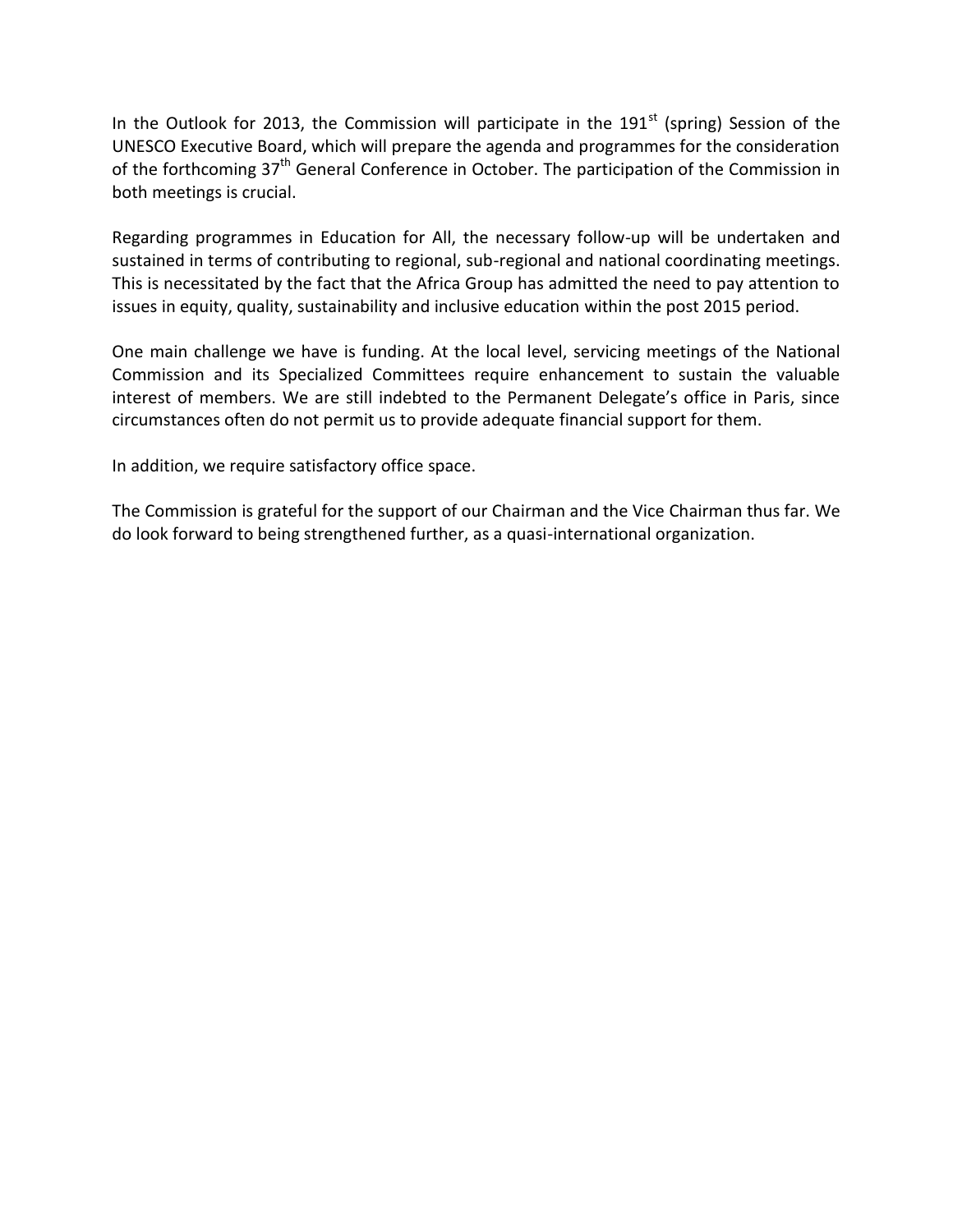# **PART TWO**

# **PROFILE OF THE ORGANIZATION**

# **Establishment**

The Ghana National Commission for UNESCO started as a Committee for UNESCO Affairs in 1953. In 1958 when Ghana attained full membership of UNESCO, Cabinet approved the reconstitution of the National Committee under the new title *Ghana National Commission for UNESCO*.

# **Vision**

To be a highly progressive National Commission that improves access and participation in programmes and activities within UNESCO's fields of competence in Ghana.

# **Mission**

To promote UNESCO's objectives and ideals in Ghana as a contribution to global peace, poverty alleviation, sustainable development and intercultural dialogue through Education, the Sciences, Culture, Communication and Information.

# **Functions**

The National Commission for UNESCO is a sub-vented agency under the Ministry of Education, serving as a link between UNESCO and Ghana. In furtherance of its primary objectives, the Commission performs the following functions:

- Acts as an advisory body to the government in determining policy with regard to UNESCO and its programmes
- Serves as a liaison agency involving Ministries, Departments and Agencies (MDAs) in UNESCO activities for the advancement of Education, the Sciences, Culture and Communication, with the aim of advancing mutual knowledge and understanding of UNESCO's work towards the common welfare of human-kind.
- Disseminates information from and to UNESCO
- Exchanges information and experiences with its counterparts in Member States of the Organization
- Fosters close co-operation between state agencies and services, professionals and other associations, universities as well as other centres of research and education in the promotion of UNESCO's objectives and ideals.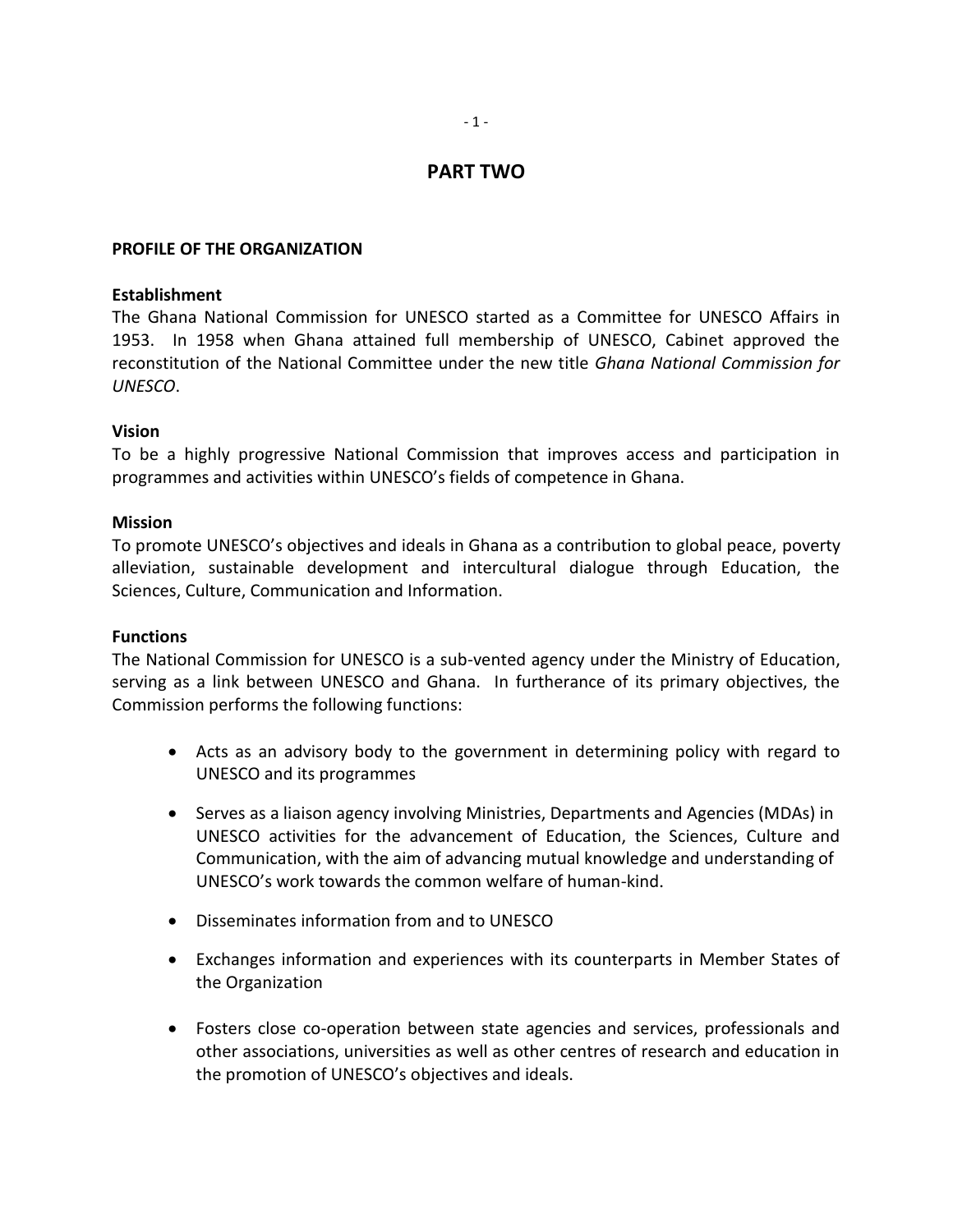- Co-operates with Government delegations to UNESCO General Conferences and other intergovernmental meetings convened by UNESCO, in the preparation of Ghana's position papers by preparing the contribution of Government to the work of these meetings.
- Participates in the search for candidates for vacant UNESCO posts financed under the regular programme or from extra – budgetary resources, and in the placement of UNESCO Fellowship holders.
- Participates in the planning and execution of activities entrusted to UNESCO which are undertaken with the assistance of the other sister agencies of the United Nations in Ghana.

# **COMPOSITION OF THE COMMISSION**

The Ghana National Commission for UNESCO presently comprises 35 members drawn from relevant Ministries, Departments, Agencies, Institutions as well as non-governmental organizations in Ghana. Below is the list of members:

- The Minister for Education Chairman of the Commission
- Chief Director, Ministry of Education Vice-Chairman of the Commission
- 
- 
- 
- 
- 
- H.E. the Ambassador to France The Communist Pelegate of Ghana to UNESCO
- The Secretary-General The Secretary-General The Secretary-General Commission for UNESCO
- Ex-Officio Member Ghana's Representative on the Executive Board of UNESCO
- Chairman, Legal and Administrative Committee
- Chairman, Education Committee
- Chairman, Culture Committee
- Chairman, Communication Committee
- Chairman, Natural Sciences Committee
- Chairman, Social Sciences Committee

The Representatives of:

- Ministry of Justice
- Ministry of Finance and Economic Planning
- Ministry of Foreign Affairs and Regional Integration
- National Commission on Culture
- Ministry of Tourism
- Vice-Chancellors Ghana
- Ghana National Commission on Children
- Ghana Journalists Association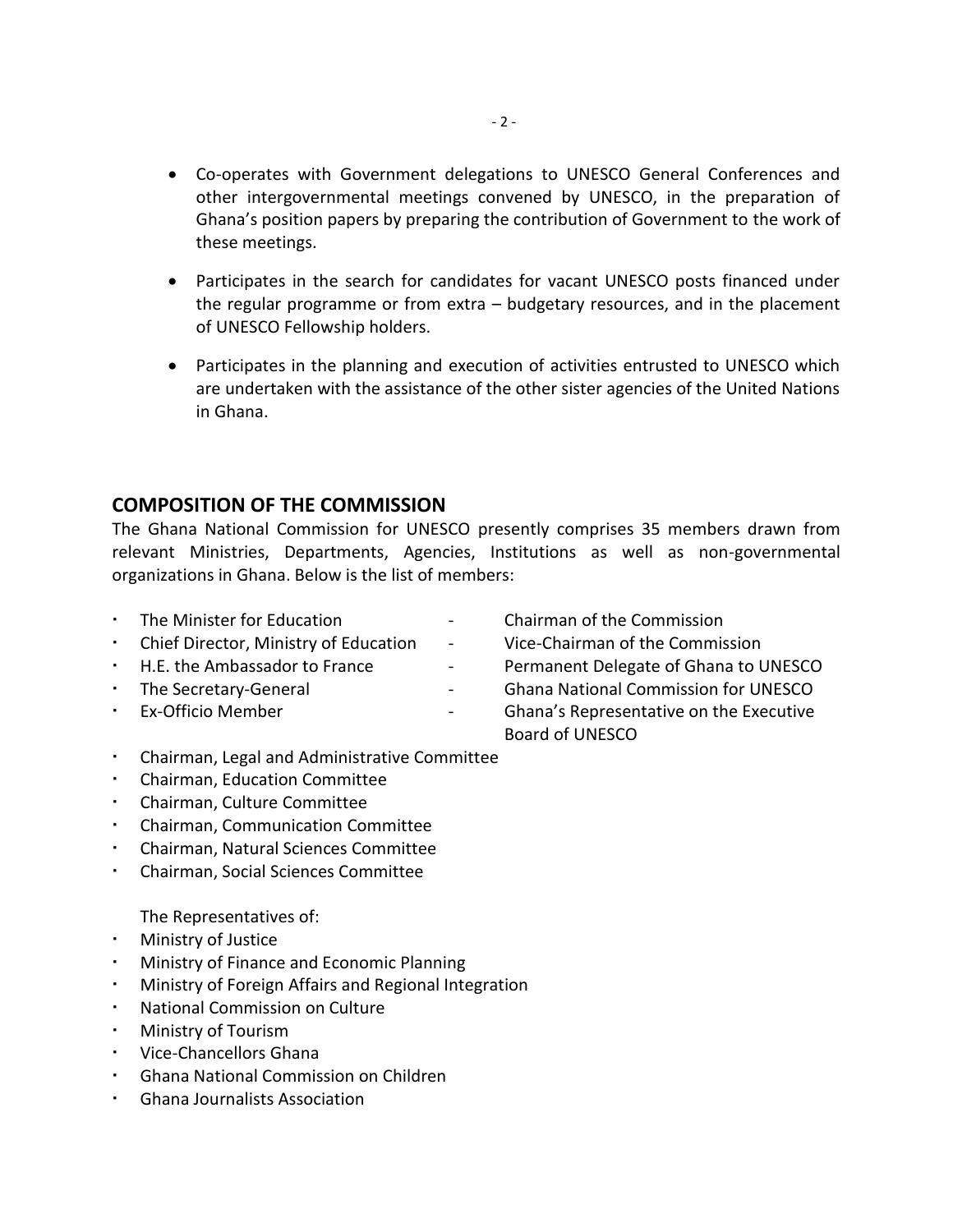- Ghana National Association of Teachers
- Ghana Geological Survey
- EPA/MAB National Committee
- Ministry of Communications
- Parliamentary Select Committee on Education
- Ghana Association of Private Voluntary Organizations in Development
- Ghana Academy of Arts and Sciences
- National Committee on the Intergovernmental Oceanographic Commission
- Ministry of Food and Agriculture
- Ghana Library Authority
- Ministry of Manpower, Youth and Employment
- Ministry of Women and Children's Affairs
- National Council on Tertiary Education

# **Permanent Delegation**

The Permanent Delegation is the official Government representation to UNESCO in Paris. Ghana's Ambassador to France is the country's Permanent Delegate to UNESCO. The Permanent Delegation has its offices in the premises of the Ghana Embassy.

#### **Specialized Committees**

There are five (5) Specialized Committees which reflect the five main fields of competence of UNESCO, namely Education, Natural Science, Social/Human Sciences, Culture, Communication/Information and Legal/Administration. The members of each of the specialized committees are selected from government and Non-governmental organizations.

The Committees, comprising nine (9) members each, provide expert advice relating to their sectors and help the Secretariat to prepare draft briefs for the Ghana delegation to the UNESCO General Conference and the Executive Board.

# **National Committees**

The National Committees are the Commission's resource of experts drawn from various governmental and non-governmental agencies. They are involved in all projects implemented by the Commission either as implementers or advisors. They are responsible for advising Government on UNESCO technical issues. Currently in operation are the:

| i. Man and Biosphere Committee (MAB)                | $\sim$                   | <b>Environmental Issues</b>    |
|-----------------------------------------------------|--------------------------|--------------------------------|
| ii. Intergovernmental Oceanographic Committee (IOC) | $\sim$                   | <b>Marine Water Issues</b>     |
| iii. International Hydrological Programme (IHP)     | $\overline{\phantom{a}}$ | Fresh Water Issues             |
| iv. National Bioethics Committee (NBC)              | $\blacksquare$           | Issues on bioethics            |
| v. Information for All Program (IFAP)               | $\overline{\phantom{a}}$ | <b>Issues on Communication</b> |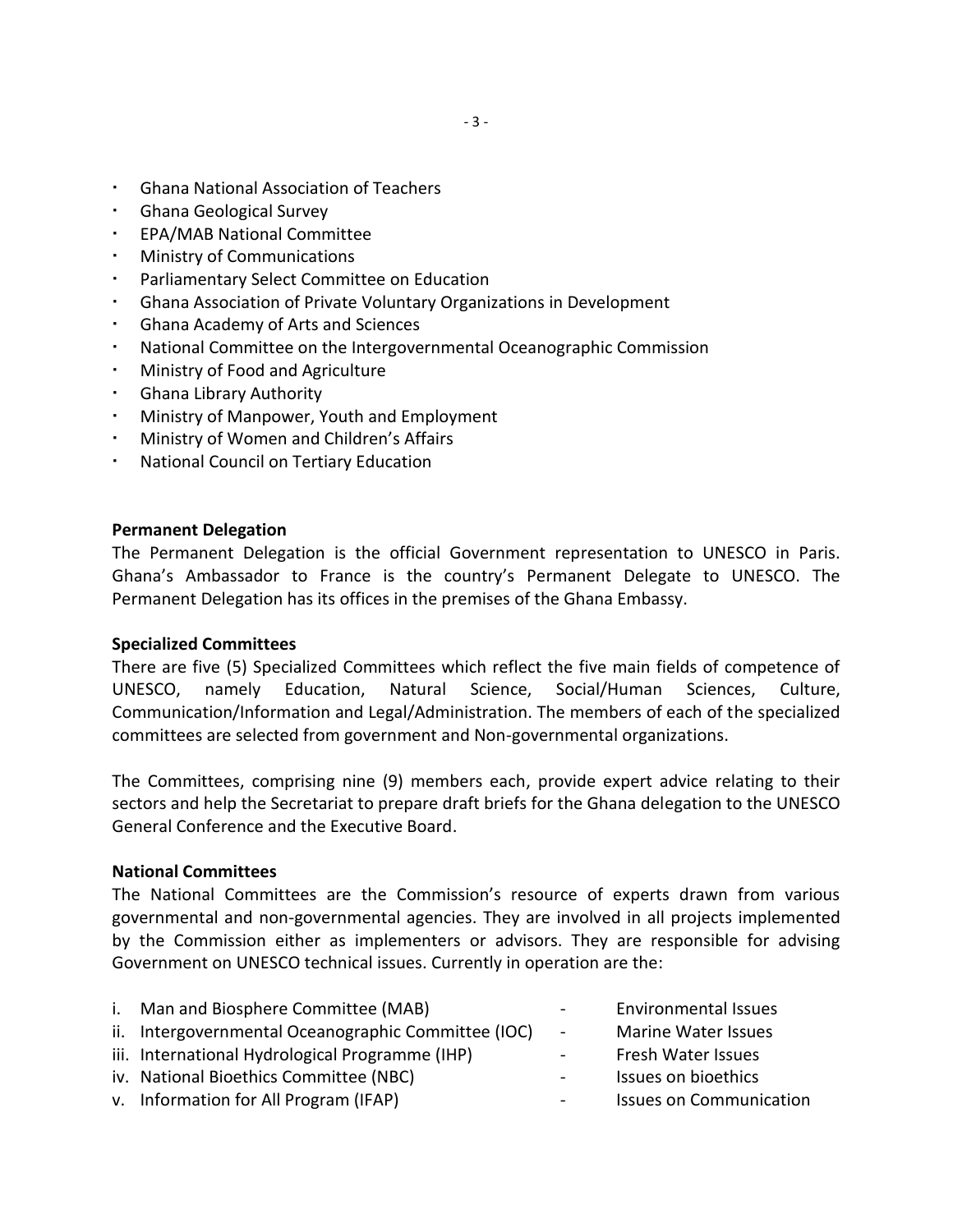vi. Committee on Management of social Transformation (MOST) and the social Issues of the Social Issues

# **The Executive Committee**

The Executive Committee of the Commission coordinates the activities of the Secretariat and the Committees. It takes decisions for the effective and efficient operation of the National Commission. It consists of the following members:

- The Chairman of the Commission
- The Vice Chairman of the Commission
- The Secretary-General to the Commission
- The Chairmen of the 5 Specialized Committees
- Former member of the Executive Board of UNESCO

# **The Secretariat of the Commission**

The Secretariat serves as the main channel of communication between the Government of Ghana and UNESCO. It operates under the supervision of the Chairman of the Commission.

With a staff quota of fourteen (14), the Secretariat administratively operates under the supervision of the Chairman and the Vice Chairman of the Commission. The breakdown is as follows:

- 1. The Secretary-General
- 2. Deputy Secretary-General
- 3. Programme Officers
- 4. Accountant
- 5. Administrative Assistant
- 6. Library Assistant
- 7. Stenographer Secretary/Typist
- 8. Drivers

Currently, the Secretariat, headed by the Secretary-General, has 9 (nine) members of staff as follows:

- 1. The Secretary-General
- 2. 2 Programme Officers
- 3. 1 Accountant
- 4. 1 Administrative Officer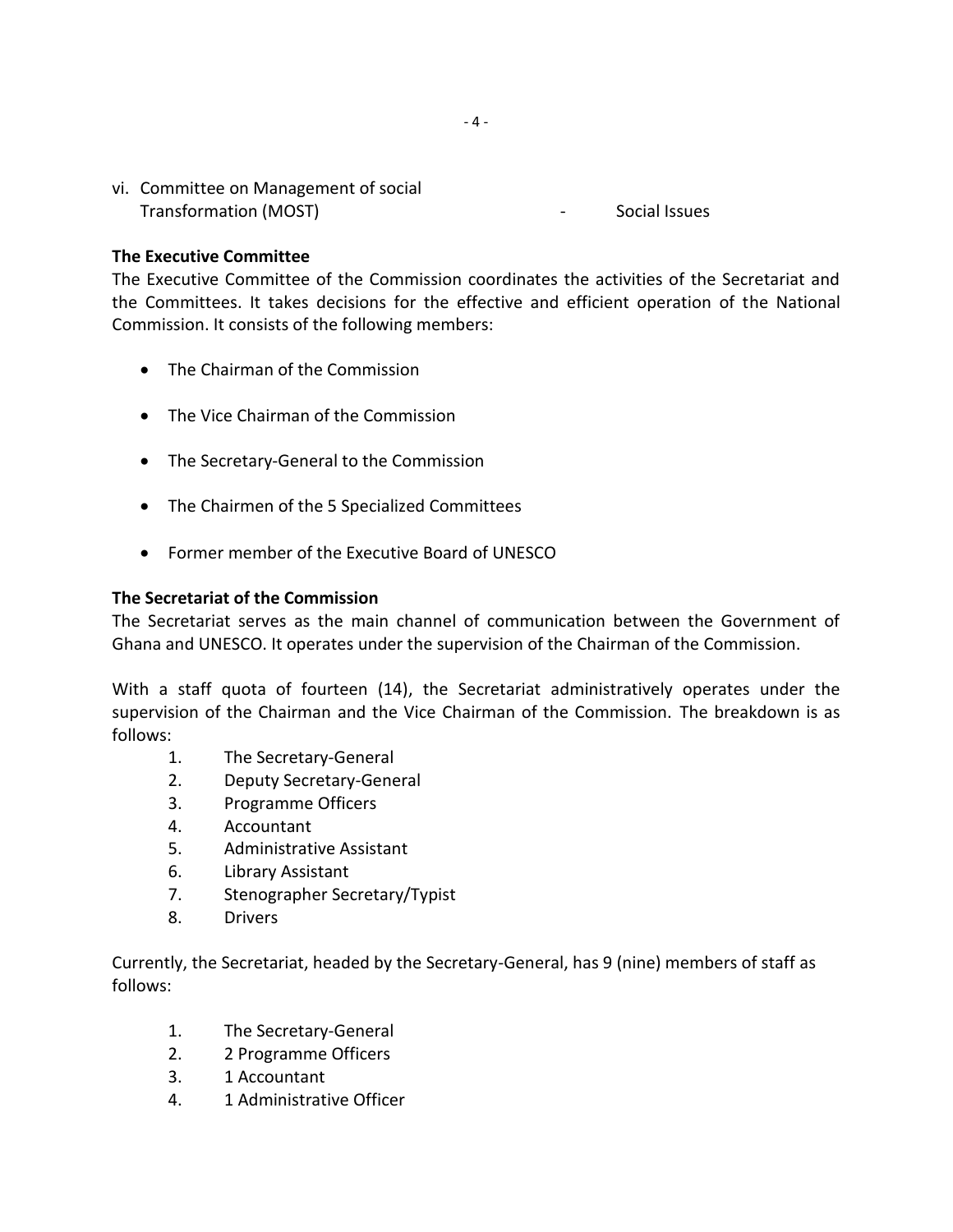- 
- 5. 1 Private Secretary<br>6. 2 Stenographer Secr 6. 2 Stenographer Secretaries<br>7. 1 Driver
- 7. 1 Driver

Male/Female ratio - 5:4

Senior/Junior - 2:1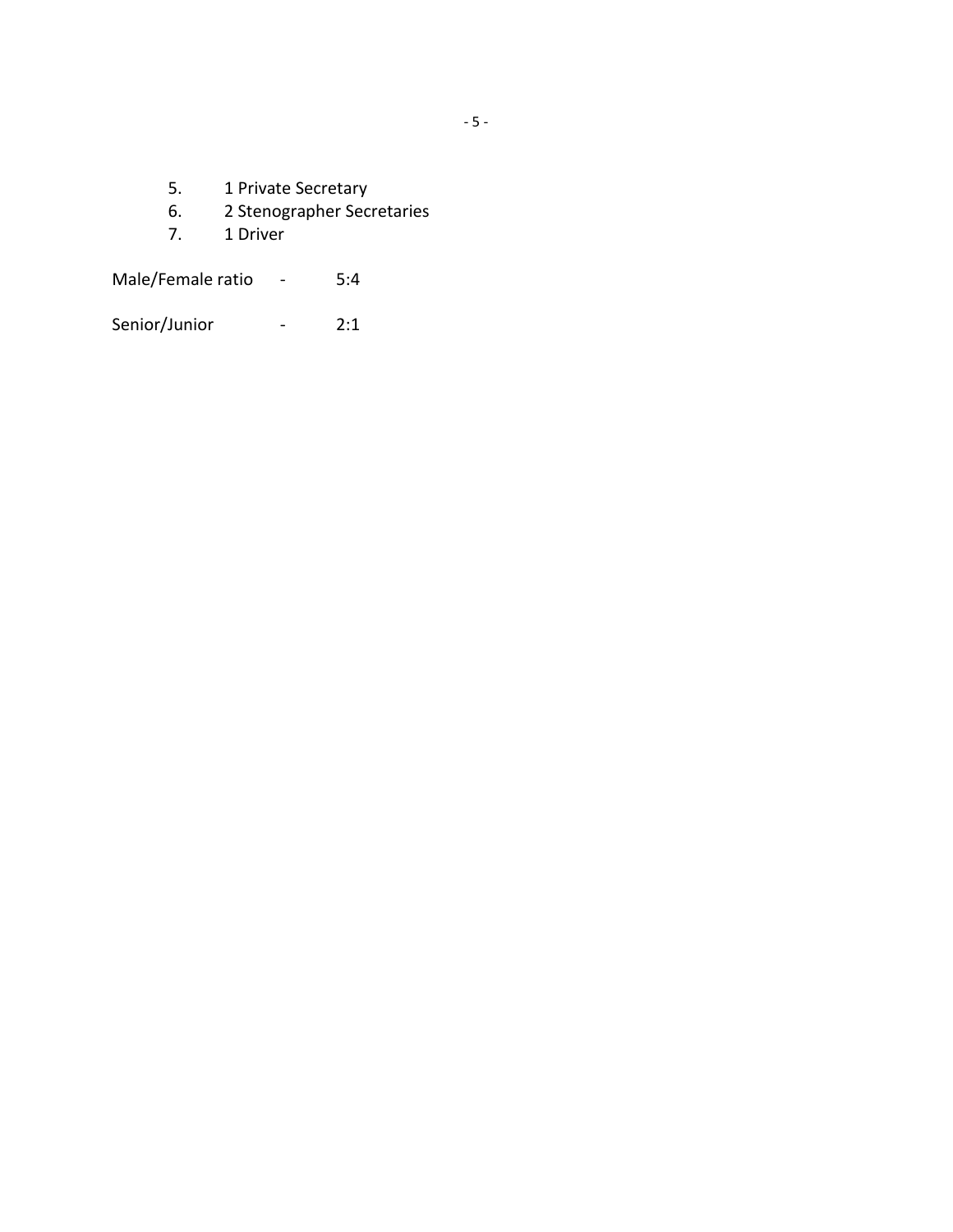# **Training and Development Undertaken**

| <b>NAME OF OFFICER</b> | <b>SEX</b> | <b>COURSE OF STUDY</b> |        | <b>DURATION</b> | <b>INSTITUTION</b>     |                        | <b>FUNDING</b> | <b>PAID/UNPAID</b> |
|------------------------|------------|------------------------|--------|-----------------|------------------------|------------------------|----------------|--------------------|
|                        |            | Managing               | People | 4 days          | Civil                  | Service                | GOG            |                    |
| Ms. Elsie Cudjoe       |            | and Supervision        |        |                 | <b>Training Centre</b> |                        |                |                    |
| Ms. Victoria Takyi     |            | Managing               | People | 4 days          | Civil                  | Service                | <b>GOG</b>     |                    |
|                        |            | and Supervision        |        |                 |                        | <b>Training Centre</b> |                |                    |

# **Academic Training Programmes**

|                           |                                                |                        |                 |              |                                | <b>FUNDING</b>     | <b>LEAVE</b>                |
|---------------------------|------------------------------------------------|------------------------|-----------------|--------------|--------------------------------|--------------------|-----------------------------|
| <b>NAME OF OFFICER</b>    | <b>COURSE OF</b><br><b>SEX</b><br><b>STUDY</b> |                        | <b>DURATION</b> | <b>STAGE</b> | <b>INSTITUTION</b>             | SELF/GOG/          | WITH/WITHOUT                |
|                           |                                                |                        |                 |              |                                | <b>SCHOLARSHIP</b> | <b>PAY</b>                  |
| Mr. Riche-Mike Wellington | M                                              | Public<br>MA.          | 4 years         | $4th$ year   | Open                           | Commonwealth       | <b>Distance</b>             |
|                           |                                                | Admin.                 |                 |              | University, U.K                | Scholarship        | Learning                    |
|                           |                                                |                        |                 |              |                                | Secretariat/GOG    |                             |
| Miss Marian S. Nortey     | F                                              | <b>BA. Mgt Studies</b> | 3 years         | $2nd$ year   | University<br>of<br>Cape Coast | Self               | <b>Distance</b><br>Learning |

# **Age Distribution**

| <b>AGE</b> | $20 - 25$ | $26 - 30$ | $31 - 35$ | $36 - 40$ | $41 - 45$ | $46 - 50$ | $51 - 55$ | $56 - 60$ |
|------------|-----------|-----------|-----------|-----------|-----------|-----------|-----------|-----------|
| No.        |           |           |           |           |           |           |           |           |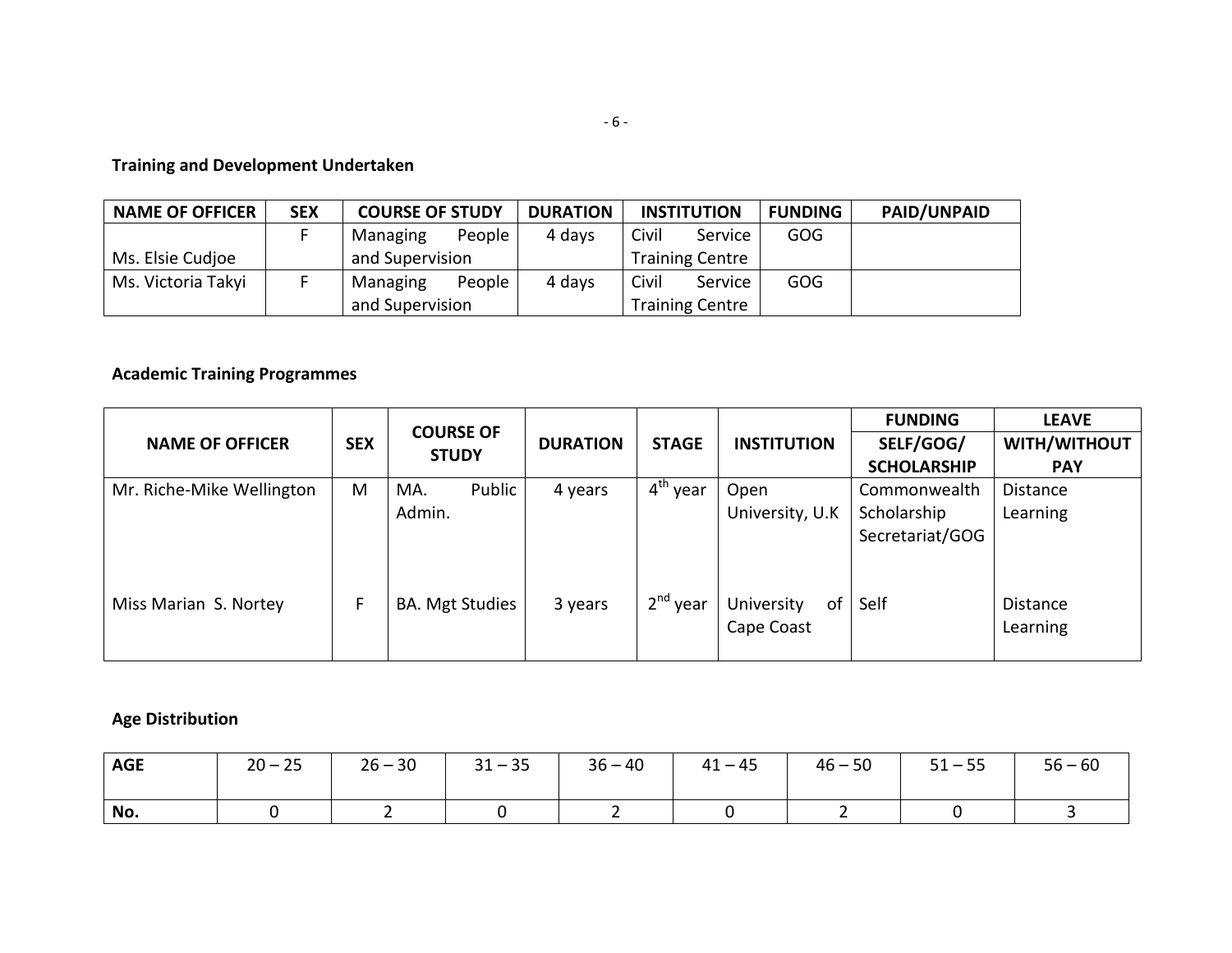# **GHANA NATIONAL COMMISSION OF THE UNESCO**

# **ORGANIZATIONAL CHART**

**Chairman** (Minister, Ministry of Education)

# **Vice Chairman**

(Chief Director, Ministry of Education)

# T

### **Secretary-General**

# **Deputy Secretary-General**

# **Professional/Programme Staff**

(Programme Officers for Education, Natural Sciences, Social Sciences, Culture, Comm./Info. & Legal & Administrative Matters)

# **Support Staff**

(Accounts, Administration, Secretarial, Transport)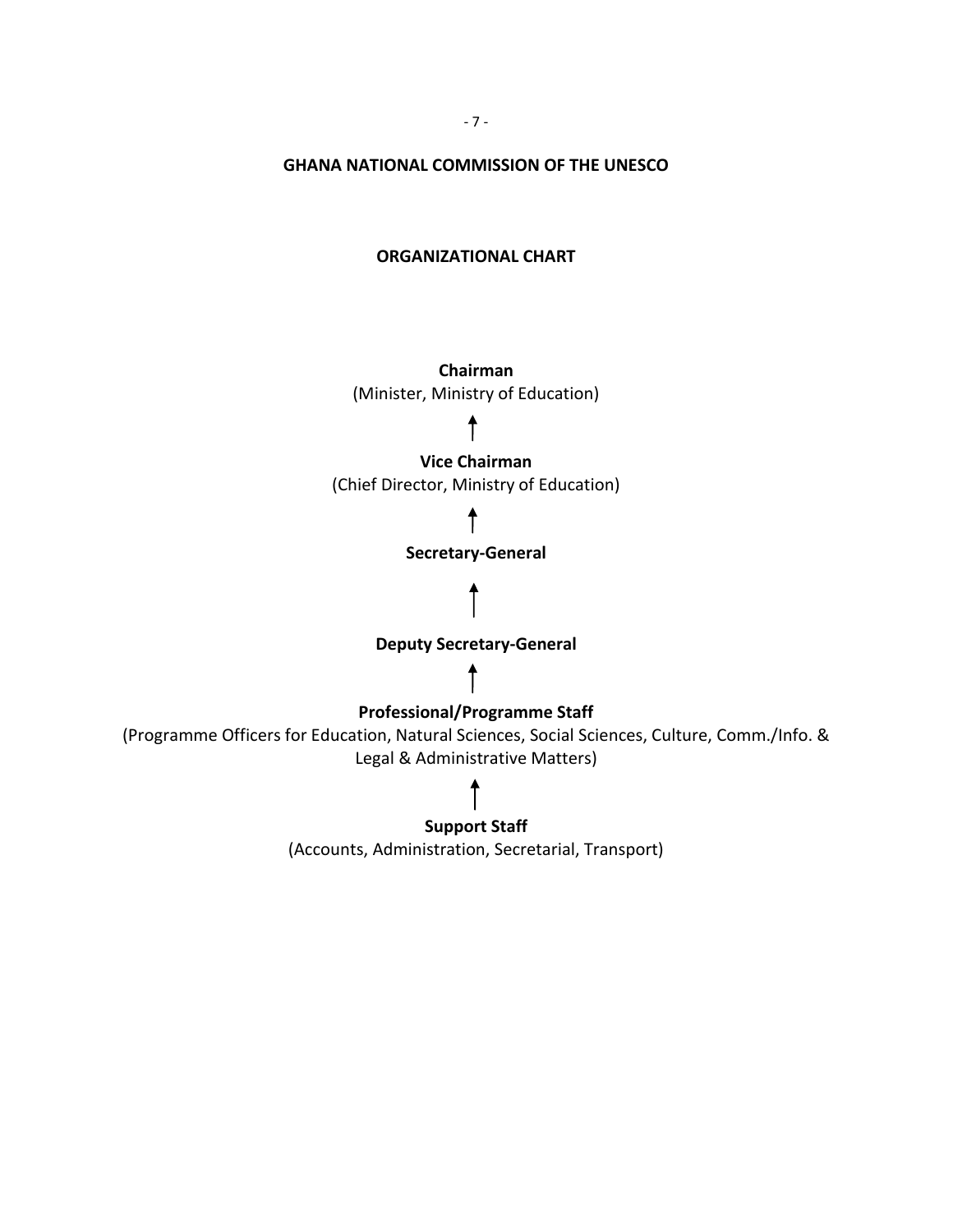# **ORGANIZATIONAL STRUCTURE**



- 8 -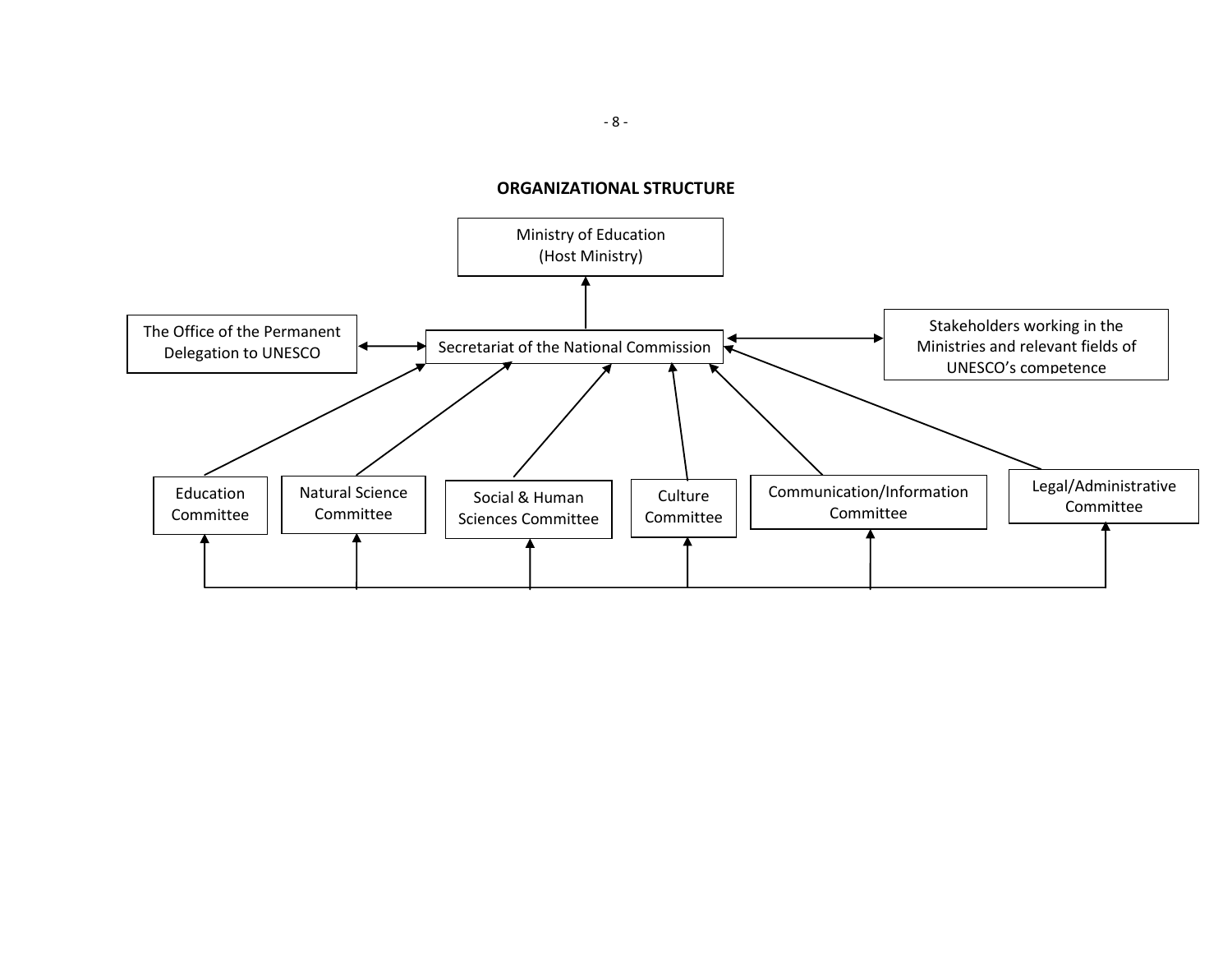# **PART THREE**

# **PROGRAMME DELIVERY**

# **The 189th & 190 th Sessions of the UNESCO Executive Board, 27th February – 10th March, 2012 and 3 rd – 18th October, 2012, Paris**

The National Commission successfully participated in the  $189<sup>th</sup>$  and the  $190<sup>th</sup>$  Sessions of the UNESCO Executive Board, which took place in Paris in February and October 2012 respectively. The two sessions of the Board were significant for Member States as they sought to re-orient the Organization's new global programming structure to be reflected in the next UNESCO Medium-Term Strategy (2014 – 2021) as well as the Programme and Budget (2014 – 2017), as part of the process of a new cycle of Medium-Term Strategy and Programme & Budget. Ghana put forward the proposal for youth and youth-related matters to be made an additional global priority for UNESCO.

Acting also on behalf of over 40 Scientific Associations, Institutions and academies around the world, Ghana successfully tabled a motion at the Executive Board which sought to request the United Nations to declare the Year 2015 as the International Year of Light. The Initiative was overwhelmingly supported by over 28 members of the UNESCO Executive Board during the 190<sup>th</sup> Session of the Board.

# **WORKSHOPS AND TRAINING PROGRAMMES**

**Sub-Regional Workshop on Reinforcing Capacities of Secretaries-General in the Implementation of the UNESCO Programme and Budget (C/5) for countries in the Accra Cluster Office, Coconut Grove Regency Hotel, Accra, 2 nd – 3 rdApril, 2012**

Within the framework of the implementation of UNESCO's Programme and Budget (C/5), the Ghana National Commission of UNESCO held a Sub-regional Workshop on reinforcing capacities of Secretaries-General of National Commissions.

The Workshop brought together Secretaries-General of National Commissions of Ghana, Côte d'Ivoire, Liberia, Nigeria and Togo. Mr. Mogens Schmidt, Director, Bureau for Field Coordination, UNESCO Headquarters and Mr. Stoyan Bantchev, Chief of the Participation Programme Unit, UNESCO Headquarters participated in the workshop as Resource Persons.

The Secretaries-General agreed on the need: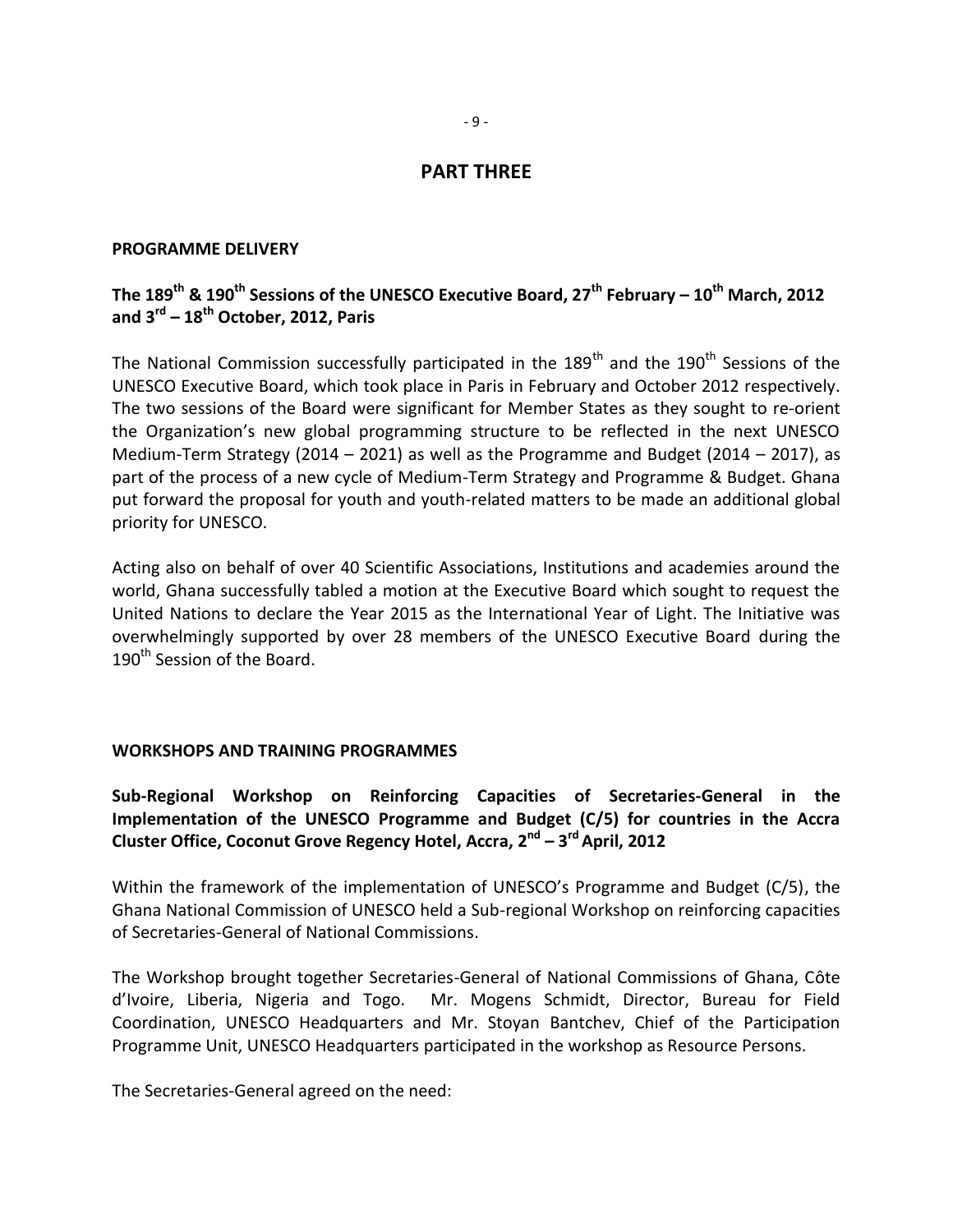- for Governments to provide the National Commissions with the necessary legal backing and resources to ensure their capacity to deliver on their mandate;
- for a more creative approach in the mobilization of funds from Government, donors and the private sector;
- for regular communication between the Accra Cluster Office and the National Commissions;
- for quarterly meetings between the National Commissions and the Cluster Office to update each other on activities and programmes; and
- to sustain the forum of the Secretaries-General under the Cluster Office by rotating the hosting of the meeting, with support from the Cluster Office and Member States.

# **Participation in the National Policy Fair**

The Secretariat of the Commission fully participated in the 2012 National Policy Fair, which was organized by the Ministry of Information at the Accra International Conference Centre.

The fair was a one-week exhibition of policies in various government sectors, which opened on  $16^{th}$  April, 2012 and closed on 21<sup>st</sup> April, 2012.

The National Commission exhibited and distributed free to the general public, publications in UNESCO's fields of competence, i.e. Education, Natural and Social Sciences, Culture, Communication and Information.

Guests to the National Commission's stand included the Hon. Minister for Education, the Hon. Minister for Tourism, the Chief Director of the Ministry of Education, H. E the Ambassador to Zambia, Civil and Public Servants, students and the general public.

# **Training in Bio-ethics**

UNESCO has enjoined its Member States, including Ghana, to set up National Bioethics Committees to discuss, inform and offer useful suggestions to opinion leaders, the general public and other practitioners in the area of Bioethics.

As a result, UNESCO is assisting developing countries to develop guidelines which would be in tune with existing guidelines instituted by the "*Assisting Bioethics Committees*" (ABC) project. The project targeted 12 developing countries including Ghana. Ghana's Committee was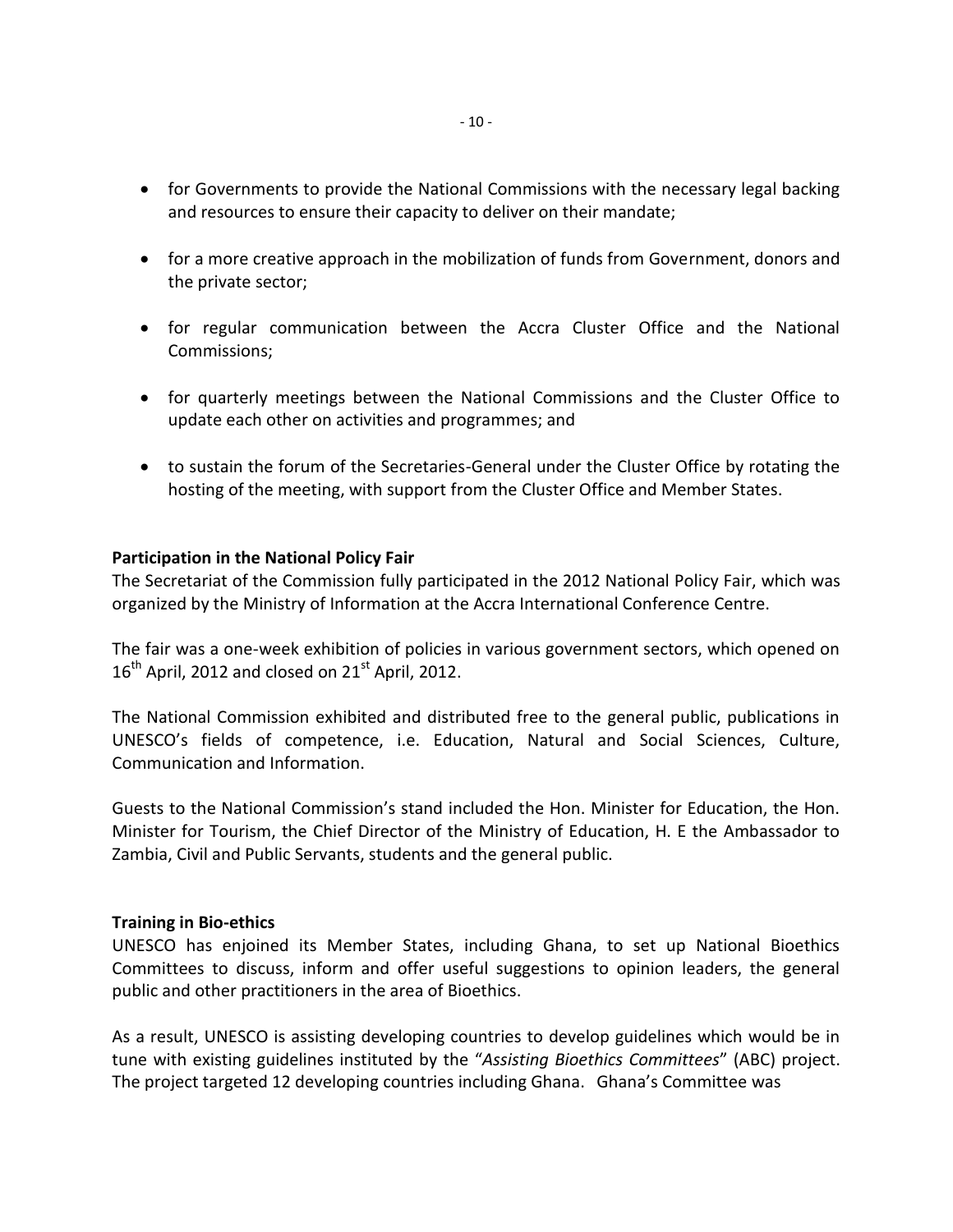inaugurated in January 2009 while the Committee received its first training in *Working Methods* at the same time.

UNESCO organized a second training in Ghana, from  $12^{\text{th}} - 15^{\text{th}}$  November, 2012 on *Principles and Practices* in Bio-ethics for the members of the Committee.

The third and final training for the Committee will be organized in 2013.

# **Consultation on the Preparation of the Draft Medium-Term Strategy for 2014 – 2021 (37 C/4) and the Draft Programme and Budget for 2014 – 2017 (37 C/5) of UNESCO, Côte d'Ivoire, 6th – 9 th June, 2012**

The consultation meeting of the Director-General of UNESCO is a biennial activity where the Director-General of UNESCO solicits the views of Member States to inform UNESCO's Programme and Budget and the Medium-Term Strategy.

The 2012 Consultation for the Africa region was held in Abidjan, Côte d'Ivoire and attended by thirty-four (34) Member States from Africa, including Ghana.

The purpose was to prepare UNESCO's Medium-Term Strategy for 2014 – 2021 (37C/4) and the Draft Programme and Budget (37C/5), employing Member States' contributions and observations.

Held at regular intervals of four years, the consultation also offers the opportunity of discussing challenges or sharing experiences on matters of common interest, at the regional level.

Salient issues discussed at this meeting included the debate on Priority Africa and the adoption of a third global priority, i.e. Youth, in addition to the two existing priorities – Africa and Gender Equality for the next 8-year Medium-Term period.

The reformulated UNESCO Mission Statement was proposed as follows: "*To contribute to building peaceful and knowledgeable societies through Education, the Sciences, Culture, Communication and Information*." As well, the establishment and retention of partnerships with the private sector and civil society was stressed.

# **UNESCO Clubs Camp 2012 in Korea**

The Ghana National Commission for UNESCO sponsored two active female members of UNESCO Clubs in two tertiary education institutions: Ms. Mariam Baba Abdulahi, University for Development Studies, Tamale and Ms. Elorm Patamiah, University of Ghana, Legon to participate in the Camp.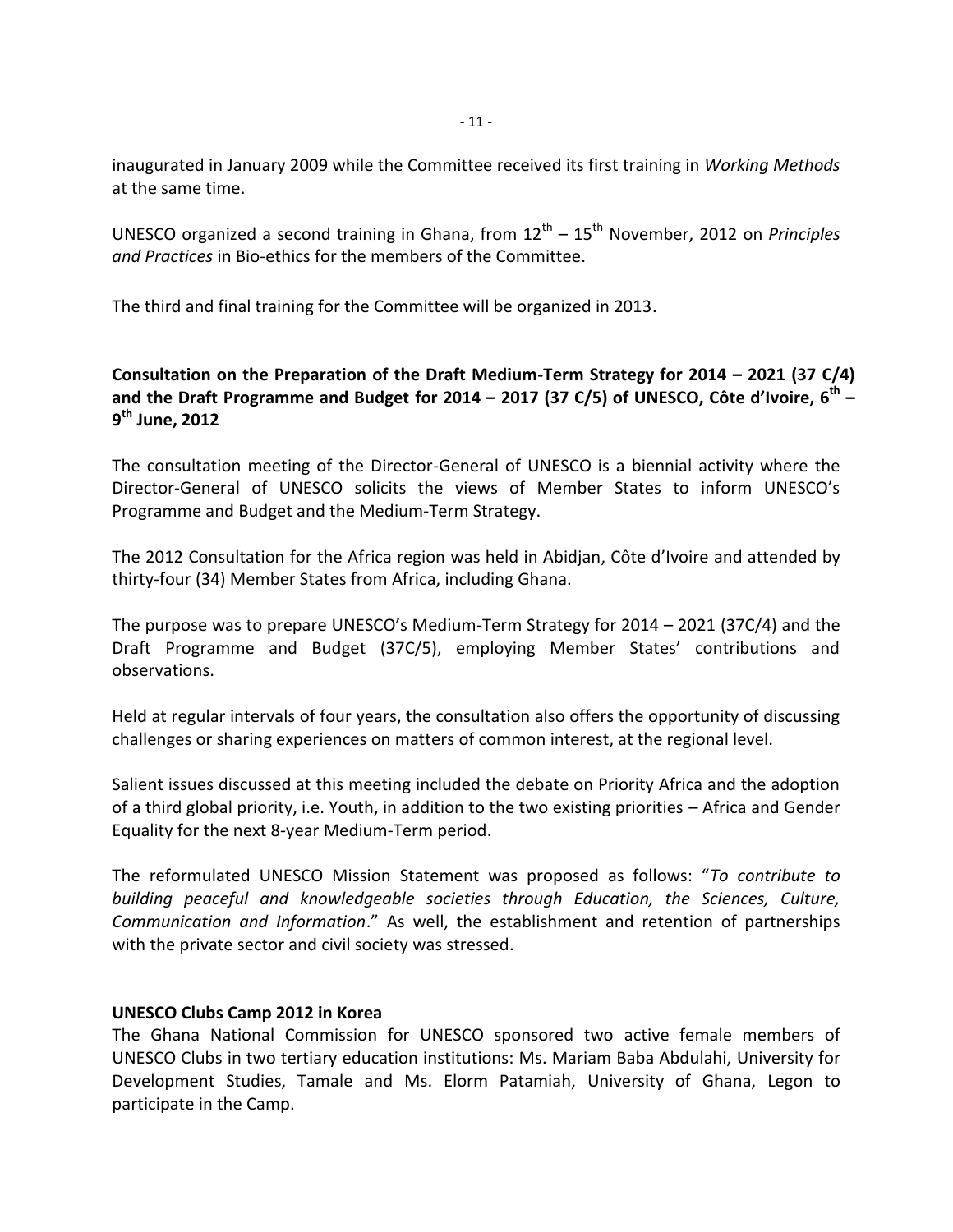The Youth Camp exposed participants to the challenges of the world, which are threats to peace. The youth shared experiences on how similar challenges had been tackled.

The delegates shared the lessons learnt in their school clubs and developed activities aimed at peace-building in their communities.

# **CONFERENCES**

# **The Fourth Meeting of ECOWAS Ministers of Education, 1st – 6 th October, 2012**

The ECOWAS Ministers of Education meeting was held from  $5<sup>th</sup>$  to  $6<sup>th</sup>$  October, 2012, in Abuja, Nigeria.

The meeting considered and adopted reports earlier on considered and presented by experts on the following issues:

- The proposal to institutionalize the ECOWAS Inter-Agency Task Team (IATT) at regional and national levels.
- The study on the ECOWAS Regional and National Qualifications Framework
- **The ECOWAS Regional Manual for the Teaching of Peace**
- **The ECOWAS Regional Norms and Standards for the Establishment of Education** Management Information Systems (EMIS)
- **The Roadmap for the re-vitalization of TVET in the ECOWAS region**
- Ratification of related Protocols and Conventions by Member States.

The experts from Ghana included the following:

- Dr. Dominic Pealore (Director, Statistics, Research, Information Management and Public Relations (SRIMPR) Division of the Ministry of Education) represented the Minister for Education as leader of the delegation
- **Ms. Veronica Kutin-Harvey (EMIS, Ministry of Education)**
- Mr. George Oduro Ayeh (Technical/Vocational Education and Training Division, Ghana Education Service)
- Mr. Samuel Ansah (Director, Teacher Education Division, Ghana Education Service)

# **The Education for All co-ordination meeting, Johannesburg, South Africa, 16th – 19th October, 2012**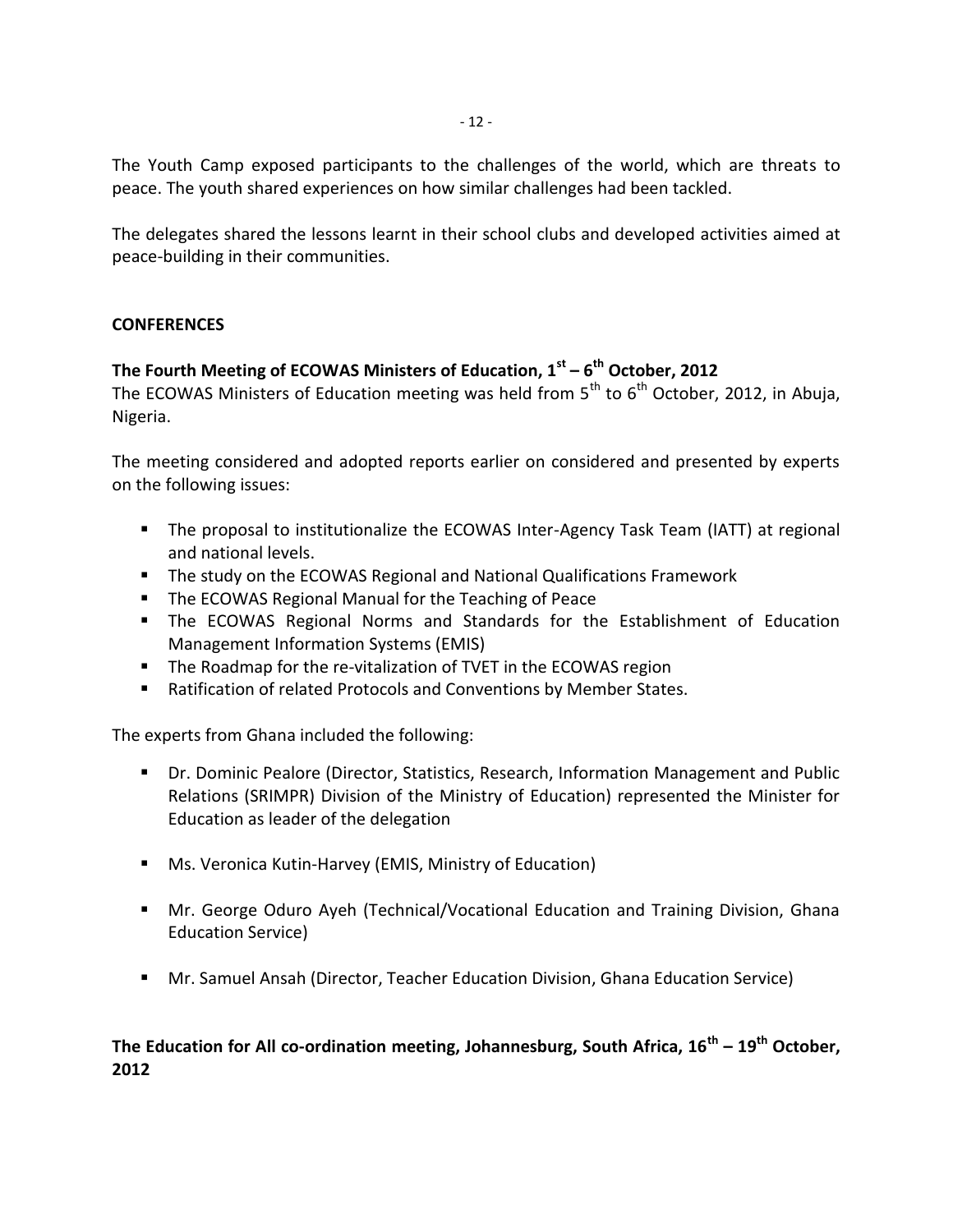UNESCO, being the lead-UN agency for Education, invited educational planners and National Commissions from its Member States within the ECOWAS sub-region, to dilate on the achievements, challenges and projections of the Education for All Programme which had been internationally launched in 2000. With the 2015 deadline barely three years away, the need for strengthening mechanisms for "one last big push" was stressed and discussed at length.

Post-2015 Education for All was also discussed, with emphasis on the need for establishing coordinating groups at the global, regional and national levels.

Participants from Ghana were Mr. Elliot Lamptey – Planning, Budgeting, Monitoring and Evaluation Division (PBME), Ministry of Education and Mrs. Charity Amamoo, Secretary-General of the Ghana National Commission for UNESCO.

# **An Assessment of the Climate Change Impact on Biosphere Reserve**

The study, which was undertaken by the Ghana National Committee for Man and the Biosphere (MAB), provided information on the impact of climate change on the Bia Biosphere Reserve and provided a basis for climate change mitigation in Ghana's Biosphere Reserves and protected areas.

This information will be exchanged with other reserves in the African Network as well as the World Network to enhance visibility of the Bia Biosphere Reserve and contribute to providing solutions to the emerging problem of climate change.

The community's perceptions gathered also served as vital input for improved management of the site. As part of the study, a periodic review will also be undertaken and the report submitted to UNESCO for consideration in 2013.

# **Launch of 2012 Education for All (EFA) Global Monitoring Report (GMR**)

The EFA GMR is an annual publication by UNESCO to assess Member States' achievement levels of the EFA goals. It also assists stakeholders to measure how far they were meeting their commitments towards the six EFA goals.

The 2012 EFA Global Monitoring Report will be launched by UNESCO in collaboration with the Department for International Development (DFID) on 14<sup>th</sup> November, 2012. The main theme of the year's report is: *Youth and Employment*.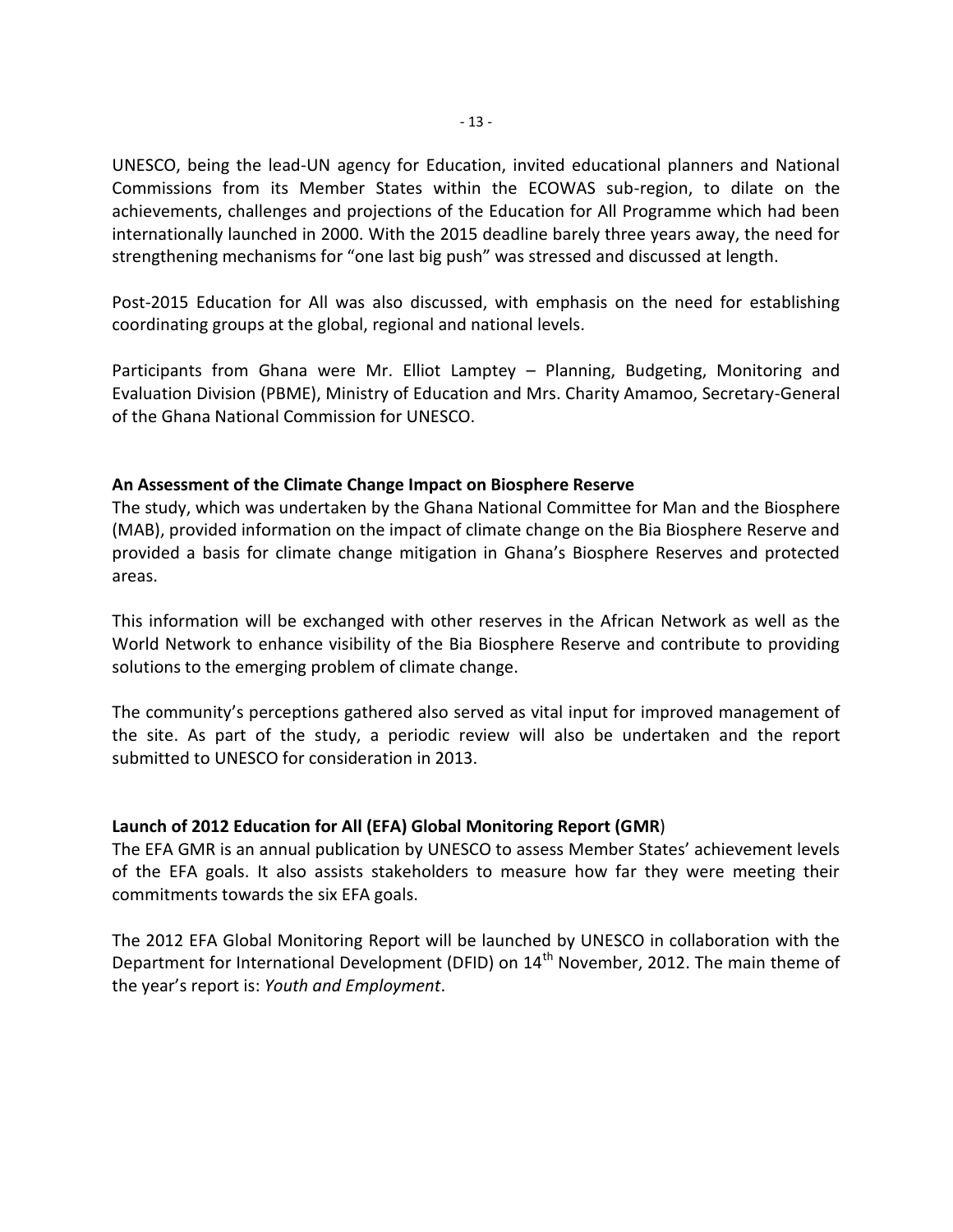# **UNESCO FELLOWSHIP AWARDS**

# **UNESCO/KEIZO OBUCHI Fellowship**

A fellowship in this section was awarded to Ms. Cynthia Laar, from the Ghana Atomic Energy Commission, in the Field of Environment for a research project on "*The use of Isotope technique in evaluating the Dynamics of the Hydrogeochemical and Nutrient Pathways at the Sakumo Ramsar Site*". This project is to be undertaken at the University of Western Cape, Department of Earth Sciences, South Africa.

# **UNESCO/People's Republic of China (The Great Wall)**

Under this fellowship, Mr. Evans Asenso, a student of the Kwame Nkrumah University of Science and Technology (KNUST) was awarded a fellowship in the Field of Agriculture Water and Soil Engineering, at the South China Agricultural University, Guangzhou, China.

# **UNESCO-L'ORÉAL Award**

For the first time, a Ghanaian in the person of Ms. Anita Bimunka Tukunka Tingbani won this award in the UNESCO-L'ORÉAL programme for Women in Science. Her research is on the topic "*Agricultural Commercialization, livelihood improvements, food security and Environmental sustainability in Northern Ghana*".

# **UNESCO PARTICIPATION PROGRAMME**

The Participation Programme (PP) of UNESCO is a medium through which UNESCO partners Member States in implementing projects initiated by Member States themselves which are in line with UNESCO's programme for the biennium in which the project is being implemented.

| No             | <b>Title of Project</b>                                                                                  |
|----------------|----------------------------------------------------------------------------------------------------------|
| $\mathbf{1}$   | Capacity-building - improving Educational Research and Planning, Collecting, Collating and Profiling all |
|                | Educational Research Papers, Policy Documents Acts and Journals into a National Electronic Database      |
| 2              | Capacity-building for Journalists and Media Practitioners Towards Ghana's Election 2012                  |
| $\overline{3}$ | 55 years of UNESCO and Ghana Relations - Partnership in Development                                      |
| $\overline{4}$ | Workshop to engage relevant sectors to Review Interventions aimed at boosting Enrolment Levels in        |
|                | Education                                                                                                |
| 5              | Assessing the Training Needs and building the capacity of personnel in the Informal Sector of the        |
|                | Automobile Industry in Winneba Municipality                                                              |
| 6              | Conducting of Survey and Inventory/Database of Indigenous Ghanaian Creative Industries to assess         |
|                | their impact on the National Economy                                                                     |
| $\overline{7}$ | Women and Youth in the promotion of Ghana's Democracy - Enhancing non-violent Election 2012              |
| 8              | Documentation of Indigenous Ghanaian Games - Heritage for Posterity                                      |
| 9              | Science and Technology centres for students on Holidays                                                  |
| 10             | Training of 80 Mathematics and Science Tutors of College of Education in Ghana in Contemporary           |
|                | Pedagogy and Assessment                                                                                  |

#### **Submissions for 2012 – 2013**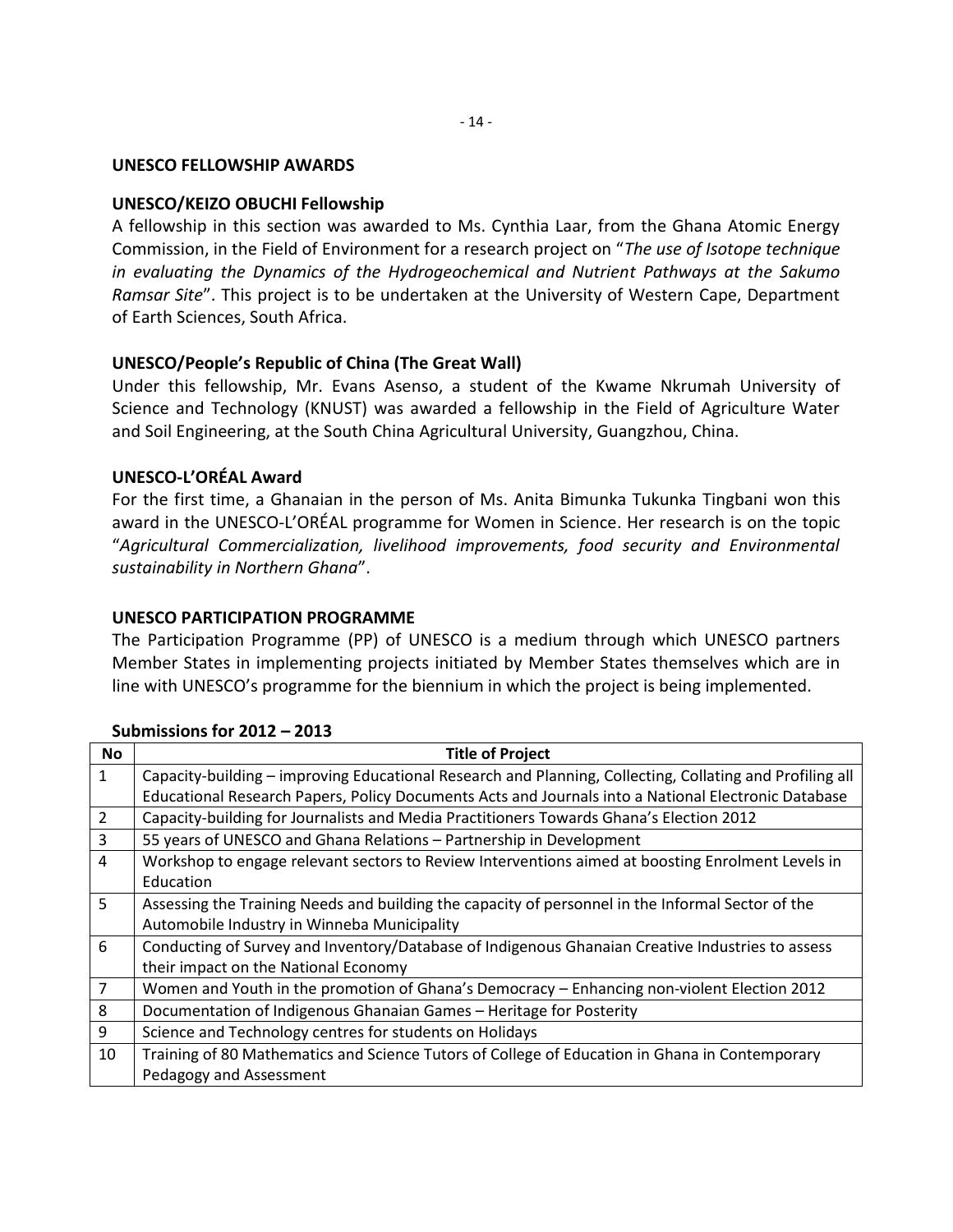Out of the ten (10) projects submitted, the first three projects (Project Request numbers 1, 2 and 3) have been approved by UNESCO so far, to tune of \$48,000.00.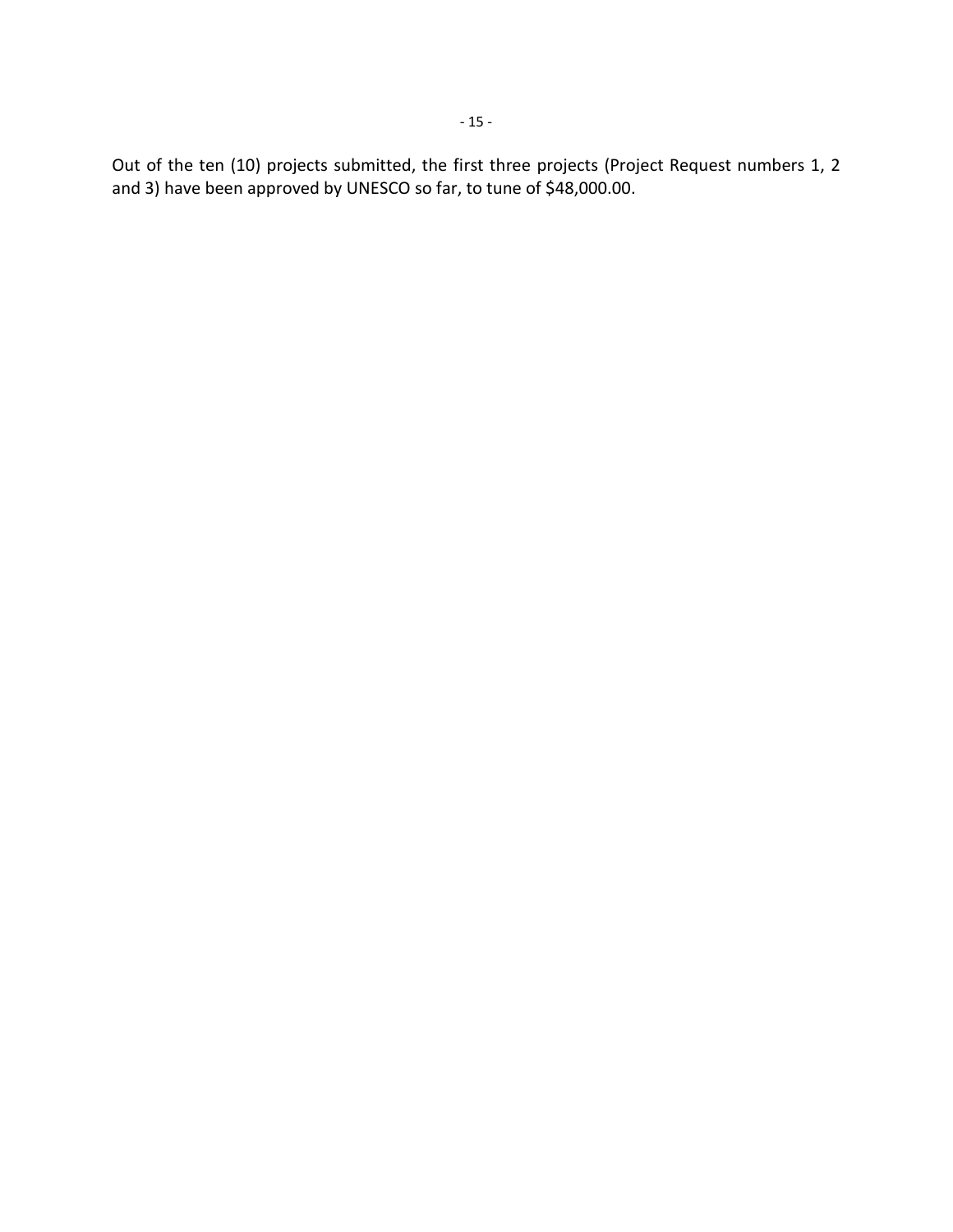# **PART FOUR**

### **CHALLENGES AND MITIGATION STRATEGIES**

#### **Adequate financial support**

The Permanent Delegate runs a two-member staff in the office and the Commission caters for the Compensation for the staff in addition to providing for Goods, Services and Assets. The need to provide adequate financial support for the office of the Permanent Delegation is a source of concern.

Additionally, servicing meetings of the National Commission and its Specialized Committees need to be enhanced in order to sustain the interest of the members adequately. Meanwhile, the membership of the Committees requires re-structuring. This will be effected in 2013 to ensure their output is enhanced.

As a mitigation measure, the National Commission continues to make its case for the Ministry to increase its budgetary allocation which is evident in the gradual increase in the Goods and Service allocation for the National Commission during the period 2011 – 2013.

### **Expansion of office space**

The Secretariat of the Commission is in dire need of expansion in terms of office space. As a matter of urgency, a documentation centre/library and space to store items are required in order to eliminate clutter and enable the Secretariat have a neater and a more decent presentation to befit its quasi-international status.

A major step taken by the National Commission to help solve the accommodation problem is the acquisition of a site at the  $8<sup>th</sup>$  Rangoon Close for the development of an office complex that could host the UNESCO office in Ghana as well as the National Commission. The issue was still under the consideration of the previous Minister and Chairman of the Commission, until he left office.

#### **PROJECTIONS FOR 2013**

# **Promoting Education for All issues**

Education is at the foundation of development. The Commission will continue to facilitate meetings and programmes on pushing the education for all agenda up to 2015 and even beyond to ensure that quality education, in terms of early childhood education, teacher and inclusive education as well as other related issues would be followed with all the commitment required at the Ministry and the Ghana Education Service (GES) level. As agreed at the international meeting, key areas of the Post-2015 Agenda include Equity, Quality, Sustainability and Inclusive Education.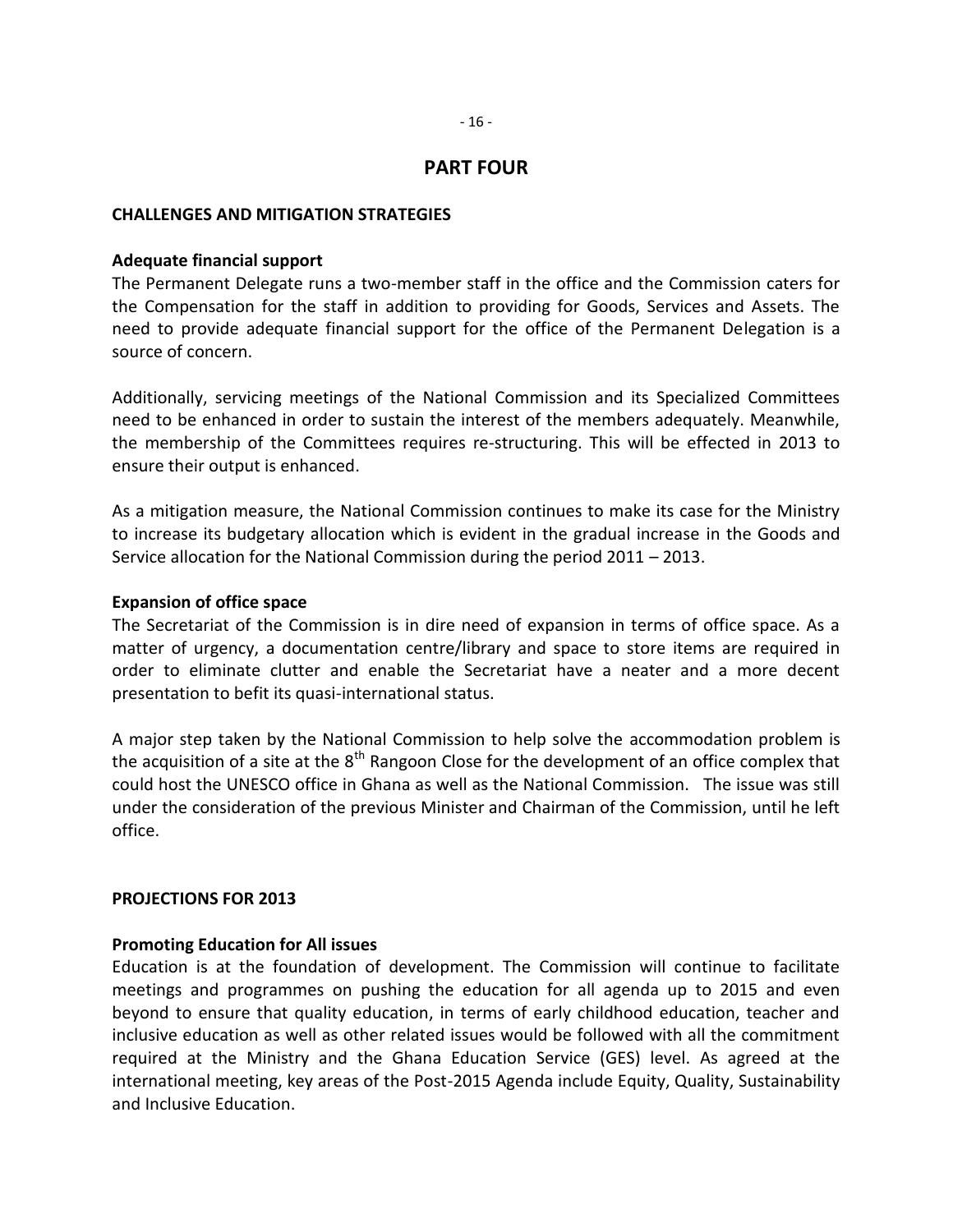Subsequent to the Johannesburg meeting, a National Education for All Coordinating Committee will meet by the end of February 2013, facilitated by the Secretariat of the Commission to consider follow-up and post-2015 issues in Education for All. Political-will is a high stake in this exercise.

# **The 191st Session of the UNESCO Executive Board**

The 191<sup>st</sup> Session of the UNESCO Executive Board will be held within the first quarter of 2013, to discuss and prepare the programme for the ensuing  $37<sup>th</sup>$  General Conference to consider and approve. This meeting would mark the end of Ghana's current 4-year term.

The Commission would attend the next meeting as well as subsequent ones, in order to be abreast with new issues at UNESCO and eventually launch a come-back.

# **The 37th General Conference**

The delegation to this conference would be led by the Minister for Education as Chairman of the Commission. It has been advisedly recommended that the delegation be expanded to cover all the commissions and committees adequately. The additional import of this meeting lies in the fact that there would be the need to lobby support for the International Year of Light which currently has been adopted by the 190<sup>th</sup> Session of the Executive Board.

Subsequently, the International Year of Light is expected to be proposed at the UN General Assembly for consideration and adoption.

# **Activities within the International Year of Light**

The Commission is expected to be involved with activities involving the International Year of Light at the international and local levels. The Year is expected to highlight the important role that Light plays in nations' development, with particular reference to industry, energy, education, agriculture, health, communication and information, culture and job-creation.

# **ASPnet 60th Anniversary**

The Associated Schools Project Network (ASPnet) in Ghana engages children at the Basic school level in programmes and projects that involve UNESCO's ideals and objectives, such as environmental protection, promotion of peace and learning to live together, inter-cultural learning and twinning of schools.